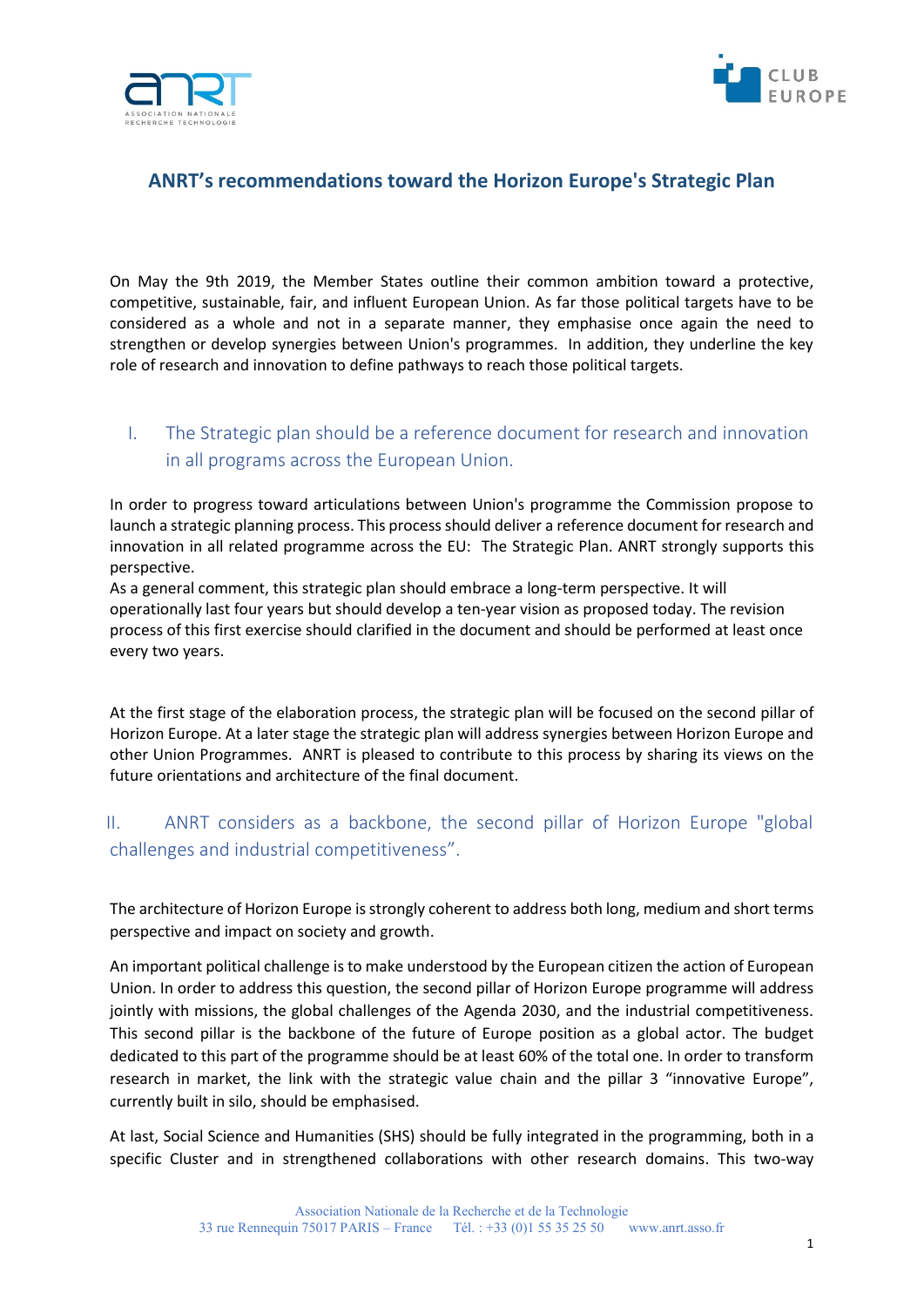



development should be reminded clearly in the document and taken into account during the projects' evaluation.

## III. ANRT suggests maintaining the general architecture of the strategic plan and give emphasis on synergies and partnerships.

The document "Orientations toward Strategic plan" is considered as a food for thought to draft of the strategic plan document itself. The first part of the document is dedicated to the general orientation, followed by a specific part for each cluster, partnerships and missions. This general architecture should be kept for the Strategic Plan.

Concerning more specifically the "general orientation part". This part is rather heterogenous but some interesting elements should be developed for the Strategic plan. For each political orientation as reminded by the Council during the Sibiu summit, the general orientation part of the strategic plan should be structured homogenously around the following points:

- European and global policy objectives.
- Impacts to be address
- Synergies issues

**.** 

• Partnership issues

ANRT strongly supports Climate and Environment as the first R&I priorities for Europe. This transversal priority will contribute to the objectives of a sustainable, competitive, fair, secure and influent Europe. The development of innovative solutions as well as the research on the acceptability of changes in lifestyle and production and consumption models are essential in this regard.

As access to raw materials is a strategic European issue. Promotion of circular economy is clearly insufficient and not in line with the political ambition of European sovereignty. We recommend to clearly add circular economy in the programme in order to transform it into a reality. A genuine European circular economy extended to all sectors of activity could be a way for the EU not only to combat the climate crisis and biodiversity loss, but also to re-ignite the European industrial competitiveness. Furthermore, the cluster Food, bioeconomy, natural resources, agriculture & environment should be also linked to the "Competitive Europe" policy.

Nine industrial strategic value chains (SVC) have been defined in march 2019: batteries, clean, connected and autonomous vehicles, cybersecurity, high Performance Computing, hydrogen, Internet of Things, low carbon industry, microelectronics and smart health. Those nine SVC should foster cooperation, reduce the fragmentation, and finally contribute to the achievement to the single market. That is why they should be explicitly integrated in the strategic plan.

Concerning global policy objectives, the Strategic Plan should clarify the position of the Sustainable Development Goals beyond the mere intention. The European Council called in its July Conclusions<sup>1</sup>

<sup>&</sup>lt;sup>1</sup> "Supporting the Sustainable Development Goals across the world: The 2019 Joint Synthesis Report of the European Union and its Member States - Council conclusions" (8 July 2019, 10997/19)